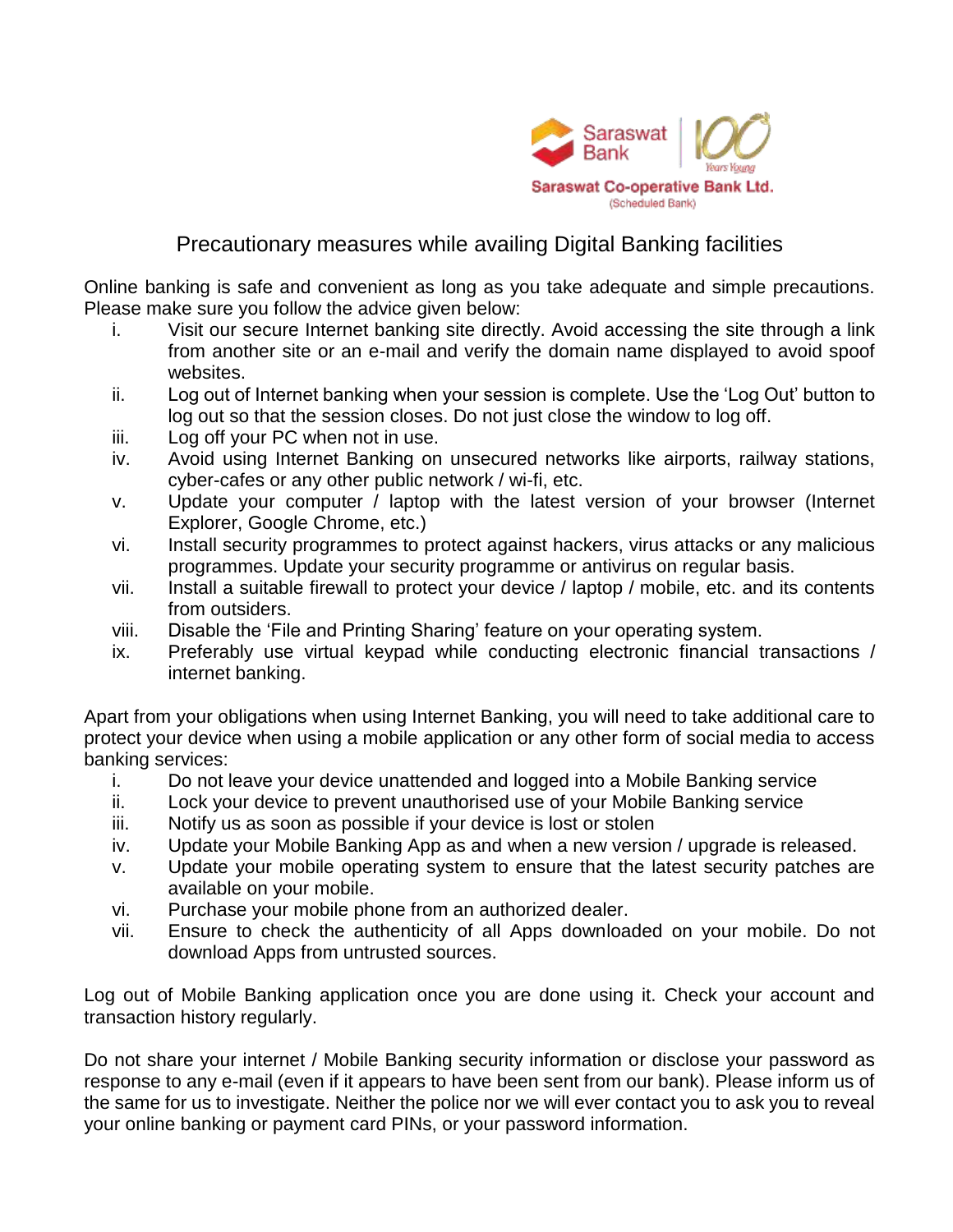## **For creating PIN / Password:**

a. Use the following guidelines to create a strong password:

• Do not use familiar names which are easily discoverable (self, spouse, children, parents, pets, etc.)

• Avoid using commonly known facts about yourself (hobbies, birthdays, favourite sports, etc.) • Do not use words found in the dictionary as software programmes can search for probable words and guess the password. Instead combine misspelt words to prevent a dictionary attack

• Use at least six or more characters. More the characters in a password, the more secure it is

• Utilize a combination of letters and numbers to make it more difficult for a person / software programme to guess your password

• Use special characters ( $\omega$ ,  $\#$ ,  $\%$ ,  $\#$ , etc.) to make the password more difficult to crack

• Use a combination of upper- and lower-case letters which helps to create a more secure password b.

b. Do not use the following to create a \*PIN:

- birth dates, months or years;
- sequential numbers (e.g. 3456);
- number combinations that may be easily guessed (e.g. 1111);
- parts of your telephone number;

• parts of numbers in the order in which they are printed on any of your cards;

• other easily accessible personal data (e.g. driving licence, your vehicle number or other numbers easily connected with you)

\*This is only an illustrative and not exhaustive list.

## **Precautions for preventing unauthorised transactions in your account:** Do not:

• Allow anyone else to use your card, PIN, password or other security information.

• Write down or record your PIN, password or other security information.

• Store your password(s) in your Browsers (such as Internet Explorer, Google Chrome, Firefox, etc.) or on e-Commerce sites or in mobile handset.

• Save your Mobile Banking Login and password on your phone

• Give your account details, password / PIN / OTP or other security information to anyone, including those who claim to be authorized representatives of the bank.

• Respond to any communication asking for your Bank account credentials (Internet banking password, ATM PIN, CVV, Card expiry date, etc.)

• Respond even if any message threatens discontinuation of facility or makes an exciting offer or mentions any other reason. All such communication through letters, e-mails, mobile phones, SMSs, etc. should be ignored.

• Fall prey to fictitious offers / lottery winnings / remittance of cheap funds in foreign currency from abroad by certain foreign entities / individuals. These could include Indian residents acting as representatives of such entities / individuals. These messages often appear to be from a friend, bank or other legitimate source directing you to certain websites designed to trick you into providing personal information such as your user name and password or credit card information. • Click a link in any suspicious e-mails / SMS, and don't provide Code of Bank's Commitment to

Customers – January 2018 your information unless you trust the source e-mail / SMS.

• Allow anyone else to see you enter your Password in a PC / mobile handset or to see the PIN when you use your card at ATMs or at Points of Sale (POS) counters.